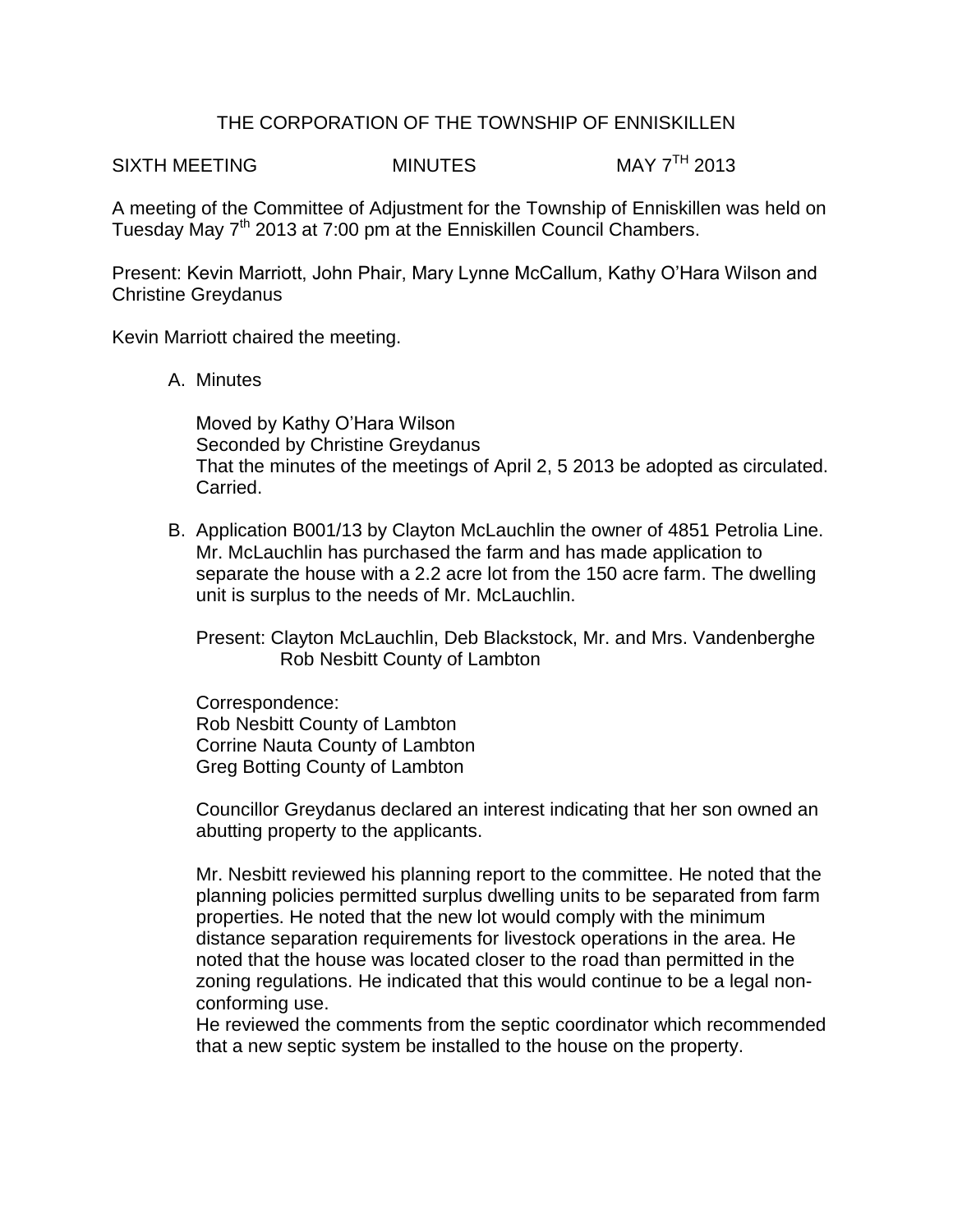Moved by Mary Lynne McCallum Seconded by John Phair That application B001/13 be approved subject to conditions. Carried.

## Conditions:

- 1. That a copy of the deed and survey in a form suitable for registration be deposited with the Secretary-Treasurer.
- 2. That a fee of \$400.00 be paid to the "Township of Enniskillen" by cash or certified cheque.
- 3. That all conditions are to be fulfilled within one year of the notice of decision of this consent. The certificate of consent required by Section 53(42) of the Planning Act must be obtained within one year after notice of decision of this consent. The applicant is responsible for ensuring that the Provisional consent does not lapse. If the Provisional consent lapses (meaning the deed has not been stamped within one year of the notice of decision of the consent), a new application will be required. There is no provision in the Planning Act for extensions to Provisional consents.
- 4. That the applicants at their expense install adequate access to the retained property as determined by the Township Road Superintendent.
- 5. That the existing septic system be abandoned and a new septic system installed to the existing dwelling.
- 6. That the Municipal Engineer prepare amendments to all Drainage Act reports assessing the severed lot and the retained lot for their appropriate share of future maintenance of any drain. The applicants agree to the assessments.
- 7. That a fee of \$75 be made payable to the County of Lambton for septic inspection.
- 8. That a parks dedication fee be made payable to the Township of Enniskillen in the amount of \$1,000.
- 9. That the retained farmland be rezoned to prohibit the construction of a dwelling unit.

Reasons: That the application is in conformity with the consent policies of the Township of Enniskillen.

C. Adjournment

Moved by Kathy O'Hara Wilson Seconded by Mary Lynne McCallum That the meeting of the Committee of Adjustment be adjourned and the meeting of Council be opened. Carried.